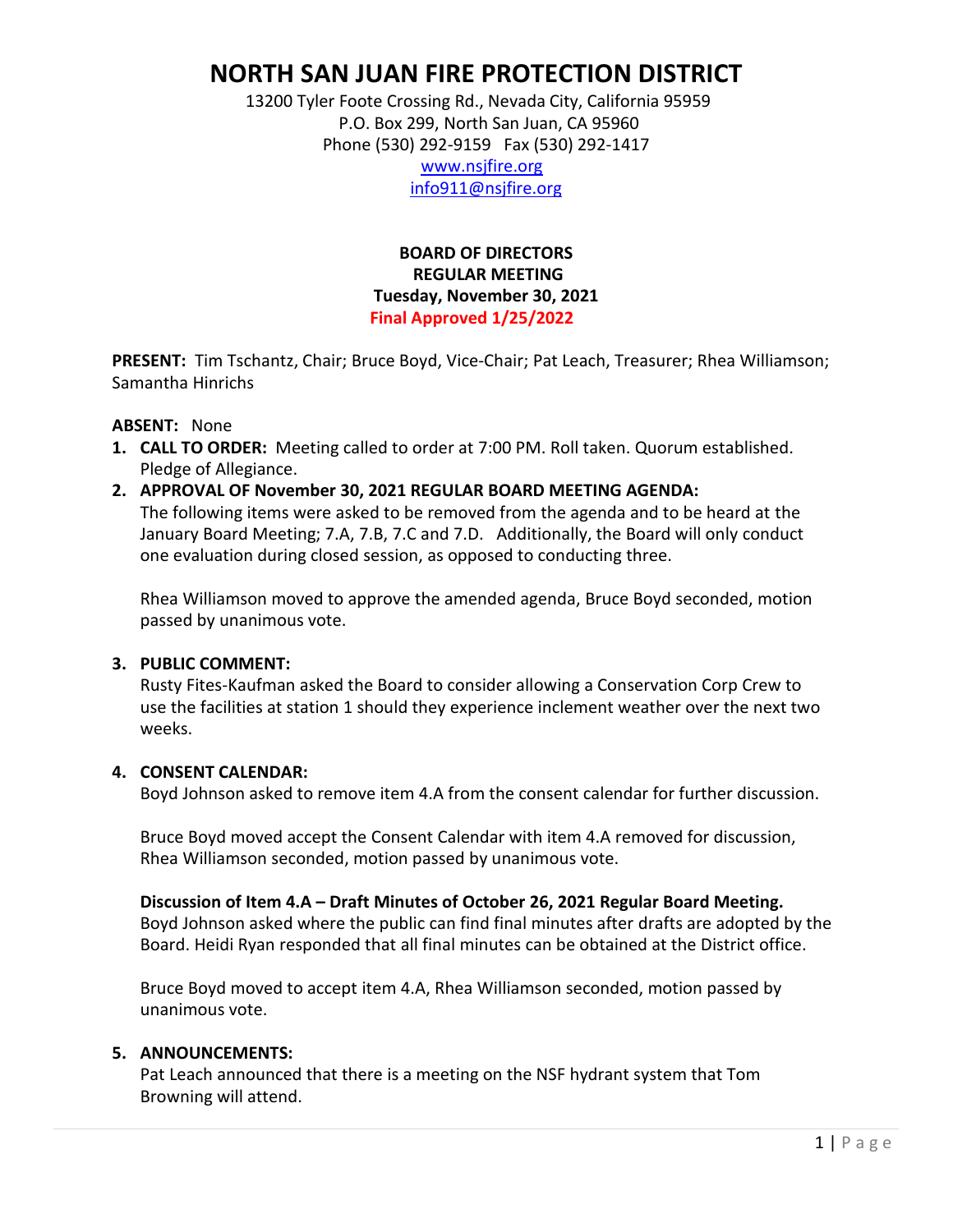Bruce Boyd announced that he has communicated with Caleb Dardick (Projects Administrator with the Nevada County Executive Office) regarding upgrading Station 1. Caleb Dardick expressed he is supportive of this project and has asked Bruce to work on a more developed plan should an appropriate grant become available.

# **6. REPORTS**

- **A. Chief's Report- Chief Jason Flores**
- Presented October 2021 Statistics.
- Some of our firefighters will be attending a training at a burn tower in Reno, Nevada, with other fire departments.
- Upcoming extrication training at the Whittlesey Junk Yard.
- Multiple agencies are gearing up to conduct prescribed burns soon.
- Two new folks in the process of joining the volunteer roster.
- Minimal rain expected the next two weeks, long term forecast looking better for significant rainfall in the second half of December.
- Updating and adding additional radios in some of our vehicles. We received radios from the Homeland Security Grant, and the Board approved the purchase of one radio.
- 6168 updates: During the 2021 fire season, 6168 responded to the River Fire in South County, and was on a strike team that was deployed to the Tamarak Fire and the Dixie Fire. 6168 was wet hired by CAL FIRE for 6 weeks, the majority of which was spent covering Station 42 within our District. During that wet-hire assignment, 6168 responded to the Pleasant Fire in North San Juan, the Old Fire in North San Juan, the Glenn Fire in Dobbins, and the Bennet Fire in Grass Valley.
- Benefits of Engine 6168; has provided a well-equipped, reliable engine for firefighters to utilize with ample room; The District now has 3 type 2 engines to maintain ISO ratings; We have four new driver operators qualified to operate the Engine; increase firefighters retention; sending 6168 has allowed us to implement a firefighter back fill plan that has ensured ample District coverage; has contributed to a significant boost to morale for firefighters. In closing, Engine 6168 has been a huge asset to the District.

# **B. Treasurer's Report – Pat leach**

# **i. Financials- October 2021: Funds Summary, Disbursement Detail, Deposit Detail, Cal Card**

Boyd Johnson asked for the status of the Audit. Lynn McGarva responded that she received the draft audit this week. Lynn will send it out to Board members for review.

Bruce Boyd moved to approve the October 2021 Financials as presented, Rhea Williamson seconded, motion passed by unanimous vote.

# **C. Firefighter Association Report- Chris Rainville**

- Badri Matlock is the new Treasurer.
- The association is going to purchase a laptop to use for bookkeeping.
- Working on obtaining a non-profit status.
- Working on obtaining a post office box.
- Firefighters are organizing a Christmas Toy Drive.
- Current account balance is \$14,480.12.
- Next meeting is December 15, 2021 at 1800 hours.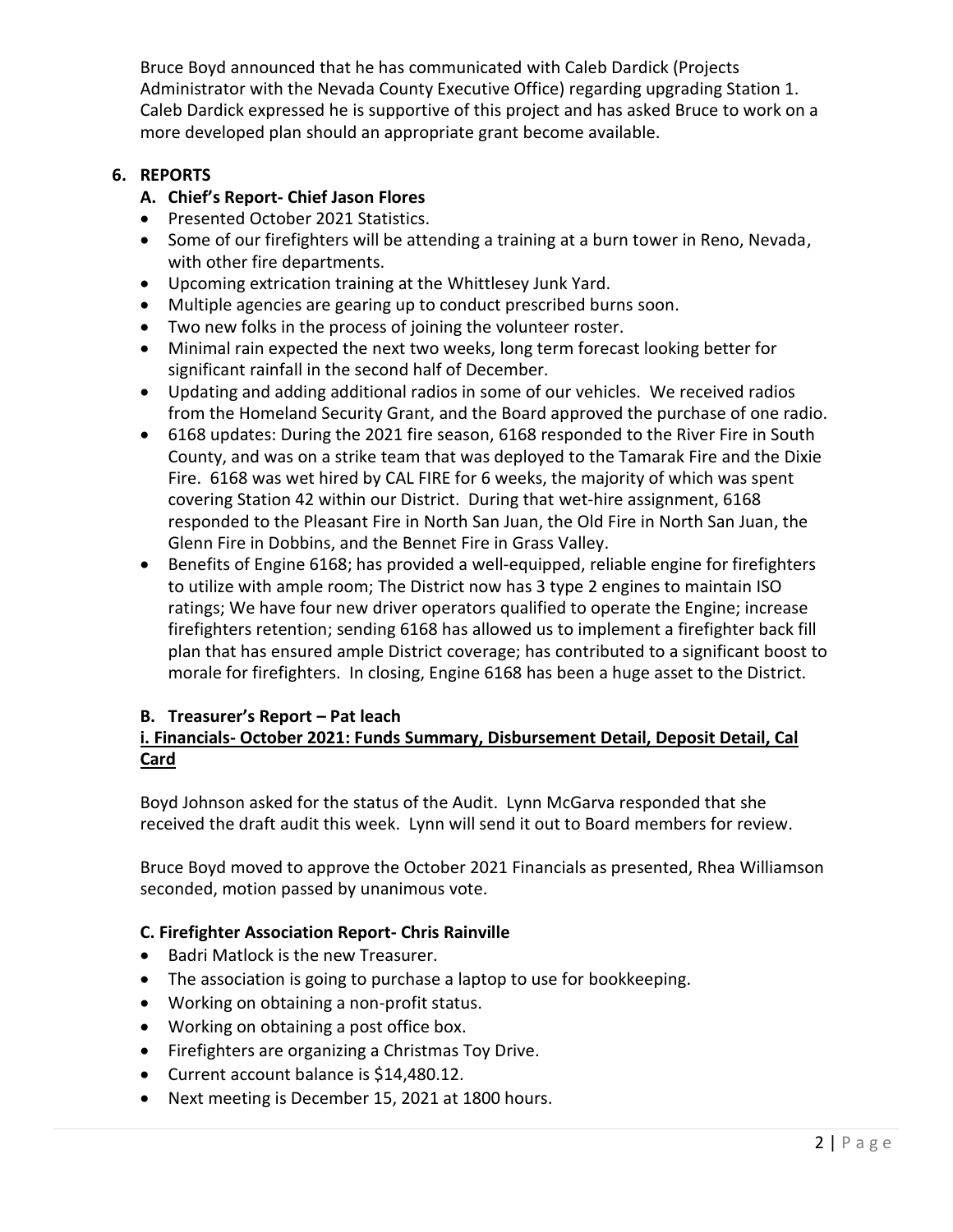# **D. Fire Safe Council/FireWise Coalition/Ridge FireWise Communities Report – Pat Leach**

- The Council is gearing up for 2022.
- FireWise Coalition is going to provide quarterly meetings for members.

## **E. NCFA Report – Pat Leach**

No meeting to report on.

## **7. OLD BUSINESS**

- **A. Water Storage Committee – Bruce Boyd** Item was removed from Agenda.
- **B. "Preparing for Large Fires" Discussion – Tim Tschantz** Item was removed from Agenda.
- **C. Landscaping at Station 3 – Pat Leach** Item was removed from Agenda.
- D. **Measure Q Rate Increase Discussion – Pat Leach** Item was removed from Agenda.

### **8. NEW BUSINESS**

## **A. Commercial Agriculture Impacts to System, Discussion – Jason Flores**

Chief Flores announced that he has been notified of 18 cannabis cultivation permits this year. In addition to the legal grows, there are plenty of illegal grows in the area as well. It appears there has been an increase in calls resulting from this developing industry. Chief Flores summarized the potential impacts he is concerned about for our community resulting from this industry, including water use, pesticide and fertilizer use, weapons, traffic, crime, drug use, and illegal wiring, among other things. How many farms are going to be approved in this area? Chief Flores asked the Board to consider communicating these concerns to the Board of Supervisors.

Diana Gamzon, the Director of the Nevada County Cannabis Alliance, provided valuable information regarding the requirements for legal cannabis farms in the County.

The Board asked Chief Flores to work on tracking calls related to cannabis cultivation. If there is a correlation between cannabis grows and demands on our system, this could be the basis for how we must move forward.

#### **B. Newsletter Update – Rhea Williamson**

Rhea Williamson informed the Board that the goal is to get the newsletter out by the end of January and will be 8 pages. Rhea reminded the Board to check their email and add content as requested. The deadline for newsletter content is January 10, 2021.

# **C. Facilities Rental – Heidi Ryan**

*This item was heard out of order at 7:19 PM, directly following Board Announcements* The Board would like to make our facilities available for rental with a cleaning fee added to the rental agreement. All rentals will be approved on a case-by-case basis by the Fire Chief. Lynn McGarva and Heidi Ryan will contact our cleaner (Rachael Wind) to see her